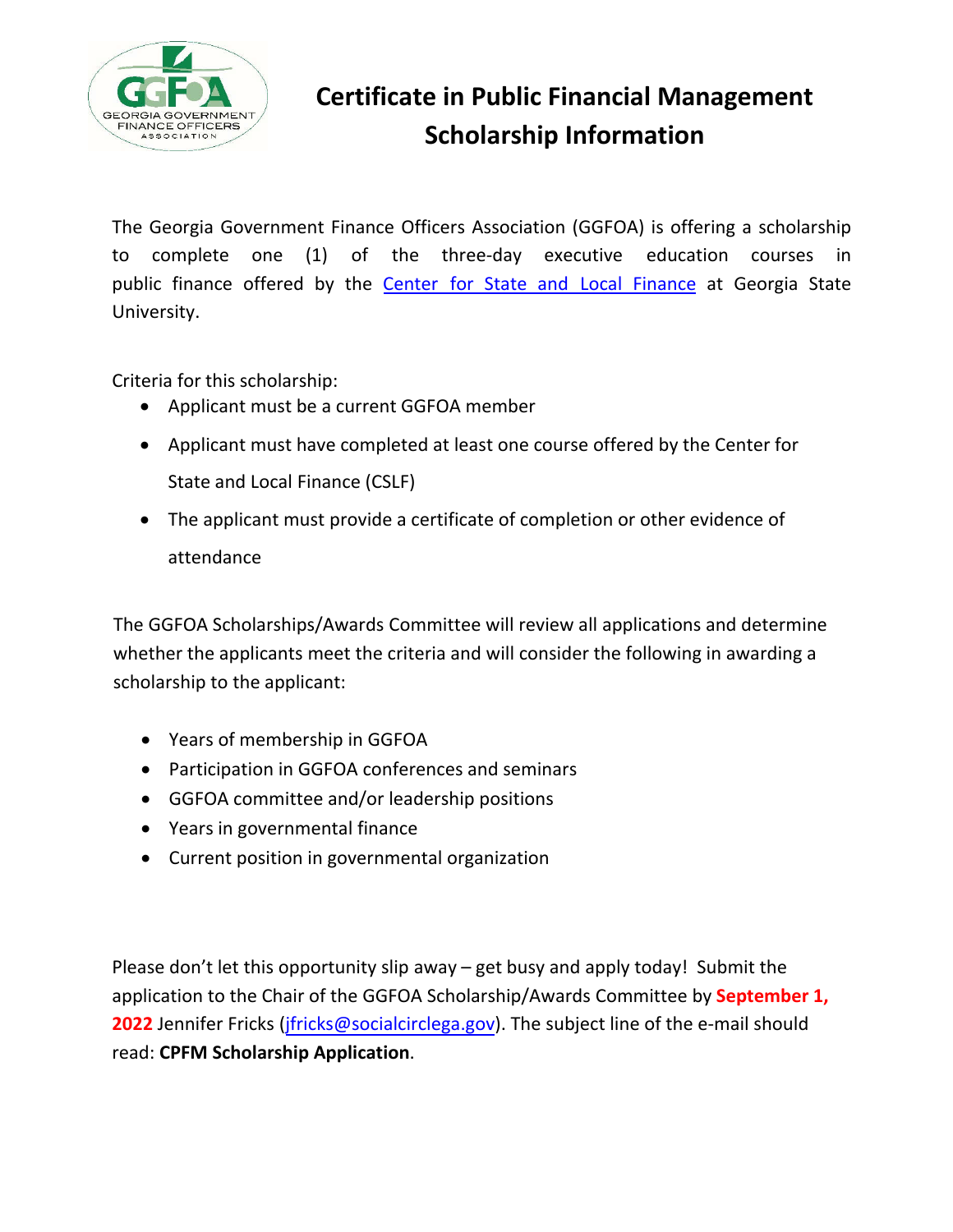| <b>Certificate in Public Financial Management</b><br><b>Scholarship Application</b><br>FINANCE OFFICERS<br><b>ASSOCIATION</b>                                                                                                                                                                                                |
|------------------------------------------------------------------------------------------------------------------------------------------------------------------------------------------------------------------------------------------------------------------------------------------------------------------------------|
| Name:                                                                                                                                                                                                                                                                                                                        |
|                                                                                                                                                                                                                                                                                                                              |
|                                                                                                                                                                                                                                                                                                                              |
|                                                                                                                                                                                                                                                                                                                              |
|                                                                                                                                                                                                                                                                                                                              |
|                                                                                                                                                                                                                                                                                                                              |
| <b>Total Years in Governmental Finance:</b><br><u> 1989 - Johann John Stone, mars eta bainar eta baina eta erroman eta baina eta baina eta baina eta baina eta </u>                                                                                                                                                          |
| Are you an active member of GGFOA? $\vert$   yes<br>$\overline{\text{no}}$                                                                                                                                                                                                                                                   |
| If yes, for how many years? _____________                                                                                                                                                                                                                                                                                    |
| GGFOA conferences and seminars attended:                                                                                                                                                                                                                                                                                     |
| Please list GGFOA committee and/or leadership positions:                                                                                                                                                                                                                                                                     |
| Which course(s) have you previously taken at the Center for State and Local Finance?<br>Must have taken at least one to apply.<br><b>Analytics for Public Finance</b><br><b>Cost Analysis</b><br><b>Debt Management</b><br><b>Expenditures &amp; Revenues</b><br>Financial Management - Investments, Cash Management, & Debt |
| Financial Management - Accounting, Risk, Procurement, & Long-Term Liabilities<br><b>Forecasting</b>                                                                                                                                                                                                                          |

**Governmental Accounting and Financial Statements** 

**Leadership**

**Operating and Capital Budgeting**

**Retirement, Risk Management and Procurement** 

**Treasury and Investment Management**